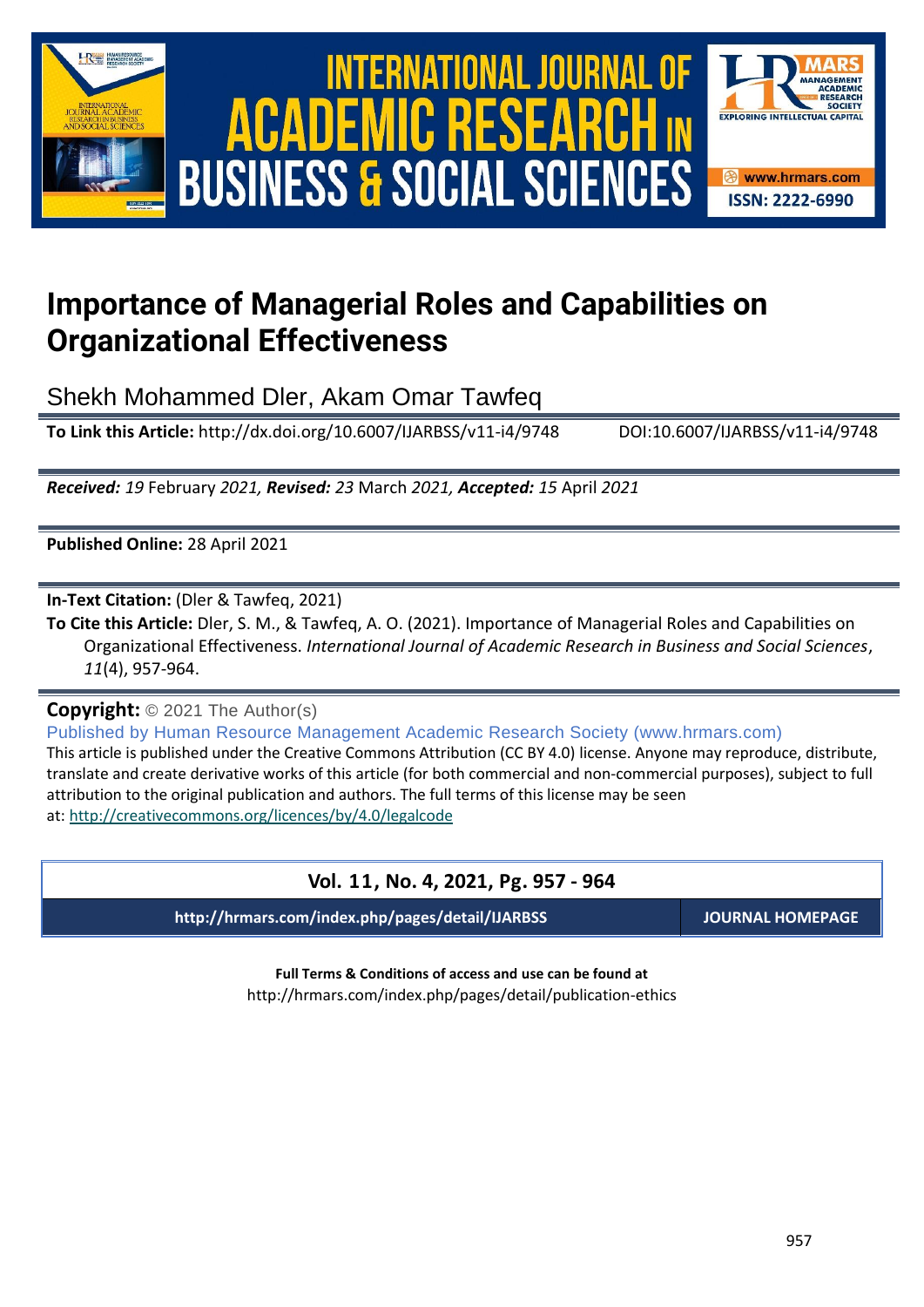

# **Importance of Managerial Roles and Capabilities on Organizational Effectiveness**

## Shekh Mohammed Dler, Akam Omar Tawfeq

Tishk International University, Sulaymaniyah Campus, Iraq Business and Management Department Email: shekhmuhammad01@gmail.com, akam.omer9@gmail.com

## **Abstract**

Managerial capabilities and perceptions have positive impact on their success. Aim of the current study is to understand and evaluate the perception of the Kurdish managers in the Sulaymaniyah city. Accordingly, it has been a face to face interview programmed and the managers of various companies have been visited. During the interviews, we have asked several questions based on the managerial roles and capabilities. In conclusion, ten companies have been visited and related managers have been interviewed. As a result, it has been observed that residential managers give the most importance on "Creating an innovative culture" in the organization. Secondly, they have noted that "time management" has vitally important role in the managers daily activities.

**Keywords**: Managerial Capabilities, Managerial Skills, Management Functions, Kurdistan, Real Market Project

## **Introduction**

According to current literature, one of the pioneer leadership studies have emerged with Ohio state university leadership studies in 1945 by Hemphill, Stogdill, Coons, Fleishman, Harris, and Burtt (Warrick, 1981). These scholars noted that leaders have two main behaviors in the organizations. These are Consideration and Structural concentration. Consideration involves two-way communication between leaders and followers, which constructed on trust, awareness of followers needs, mutual respect and understanding. Hence, structural behaviors are leaders' formal duties and instructions according to objectives, which comprise planning, assigning tasks among employees, role descriptions, scheduling, and following production (Schriesheim and Bird, 1979; Shartle, 1979).

Further, current literature noted that Great Man, Trait, Behavioral, Situational and Contingency theories are the other approaches of the scholars in the history that tried to explain leader's success on the employee motivation, organizational success or the environment that affects the leader's success for the organizational efficiency respectively (Budur, 2018; Serin, 2017).

On the other hand, employee performance is another factor that scholars argued throughout the history that how extent it is influential on the organizational effectiveness (Budur and Poturak, 2021; Mohammed et al., 2020; Top et al., 2020). Michlitsch (2000) noted that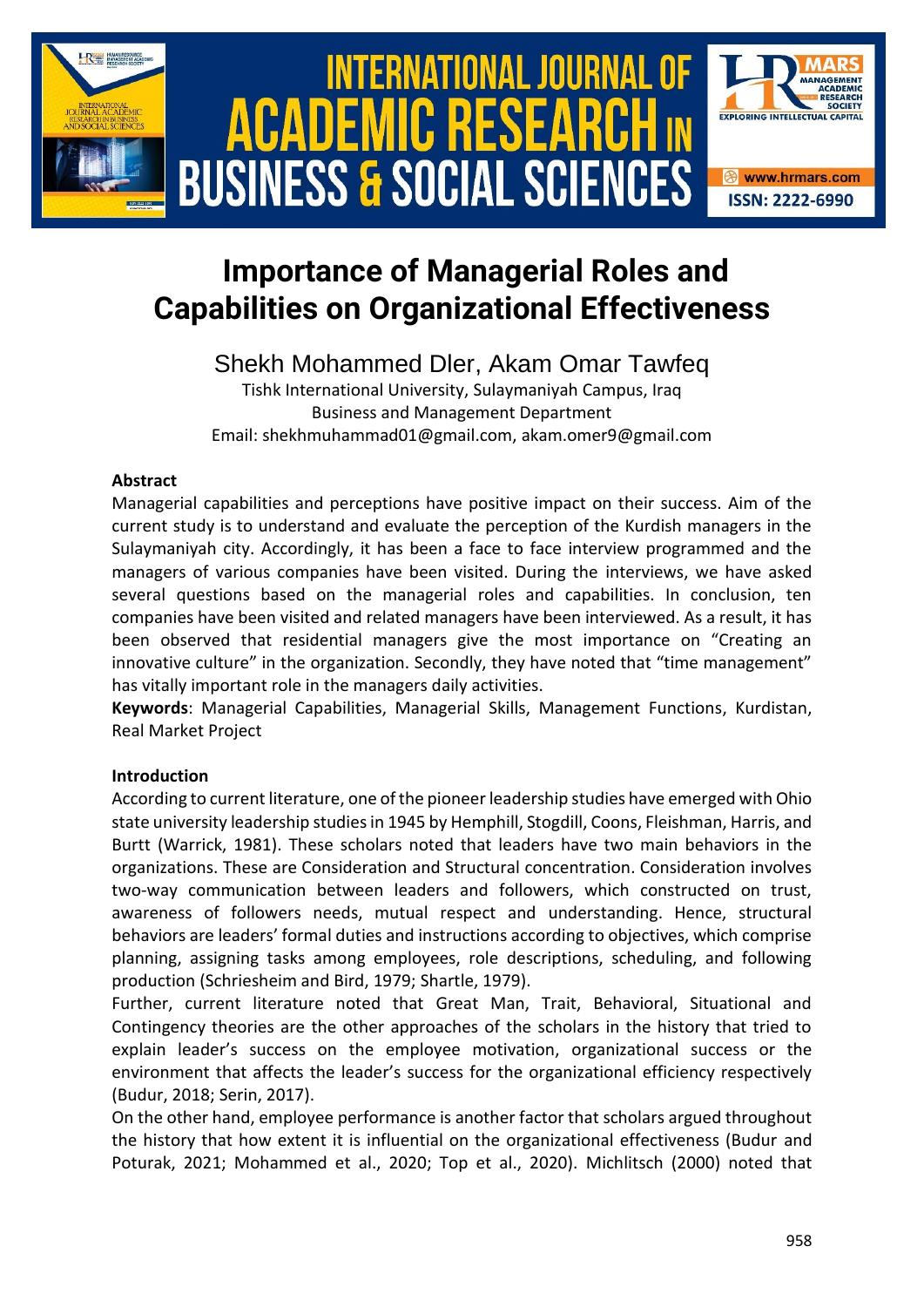**Vol. 1 1 , No. 4, 2021, E-ISSN: 2222-6990 © 2021 HRMARS**

employee performance is one of the most important factors on the long-term organizational effectiveness. According to him, factors that affect employee performance and organizational success are mission and strategy, selection and training, company culture, communication and information, and rewards.

Furthermore, current literature revealed that organizations should have some social activities and objectives beside financial goals in the market (Budur and Demir, 2019). It has been noted that these social orientations of company have some advantageous such as increased customer awareness in the market, increased employee satisfaction, and decreased advertisement costs for the firm (Rashid et al., 2020; Torlak et al, 2019). In this respect, social responsibility of business refers to decisions and activities that aims to leverage the welfare of the society (Ali and Yildiz, 2020; Budur, 2020). Consequently, these businesses operate in such a way that they accomplish social gains (social output) along with the traditional economic gains (economic output) in which the business firm is interested.

In this respect, current paper aims to investigate some of important managerial functions at the companies in Kurdistan region of Iraq. Based on our observations, employees and managers in the region cannot use their abilities to transform into constructive outcomes in terms of employee motivation or increased performance and positive customer handlings and customer satisfaction. In line with the Introduction to Management course, it has been proposed that managerial functions and behaviors might positively increase the internal effectiveness of the company that in turn leverage employee satisfaction and customer satisfaction. Accordingly, some of the managerial functions have been conceptualized and asked to the managers of the companies through interviews. In the following sections, managerial functions have been explained and the responses of the managers demonstrated respectively.

#### **Literature**

Effective management is described as reaching organizational objectives through people and resources (Certo, 2000; Torlak et al., 2021). To reach desired objectives, managers have to use mainly some tools within the organization, which are planning, organizing, leading, motivation, and controlling (Certo, 2000; Daft, 2013). Scholars noted that these functions of management help administrators to organize and follow their responsibilities appropriately. However, the importance of these functions could vary from organization to another based on their objectives and sectors (Altun, 2017; Serin, 2018; Yildiz, 2017).

Accordingly, planning helps managers to define organizational objectives at the beginning of the business and gives the chance to illustrate some strategic steps based on the alternatives according to environment of the company (Daft, 2013). Besides, organizing involves defining the resources and authorities of the company and their possible sharing among the responsible units and employees in the firm based on the objectives (Robbins & Coulter, 2007; Sherwani, 2014). Further, motivation and leading functions of management covers inspiration of a leader to motivate organizational members to reach their goals even to go beyond their responsibilities (Demir et al., 2021; Poturak et al, 2020). And Lastly, controlling is the evaluation process of the company based on the objectives of the units to check their position according to defined performances to require related regulations (Celik and Yildiz, 2017; Certo, 2000; Robbins, 2007).

Apart from these useful dimensions of management, scholars investigated some more competencies to increase the effectiveness of managers on the organizational success. These are decision making styles (Demir and Bulut, 2019), communication (Top et al., 2020),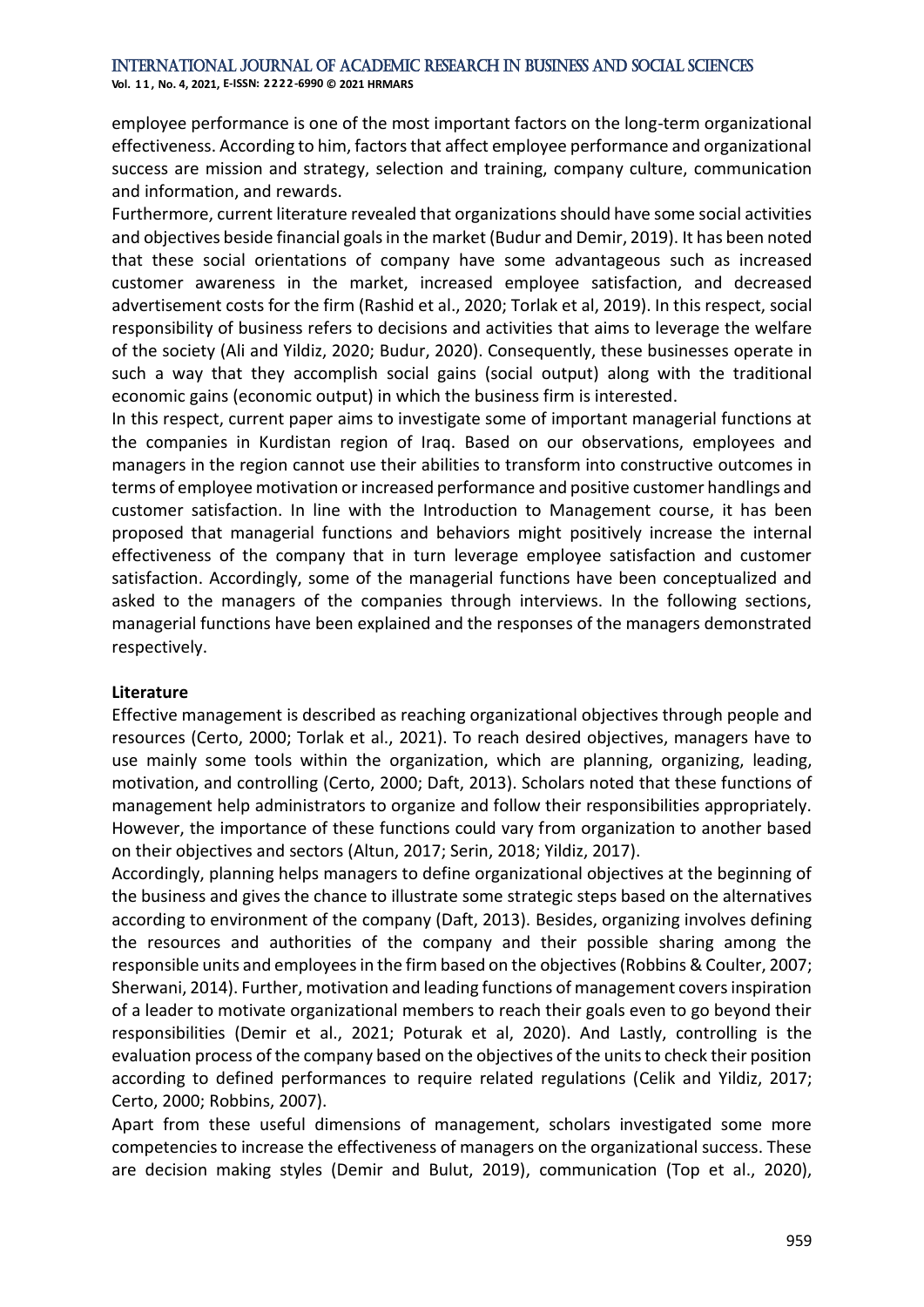**Vol. 1 1 , No. 4, 2021, E-ISSN: 2222-6990 © 2021 HRMARS**

teamwork and understanding (Morgeson & DeRue, 2006), trust in team members (Budur, 2018), time management (Hackworth, 2008).

Furthermore, it has been defined the profit of an effective manager for a company is utmost important. Some of their contributions are as followed.

- Managers facilitate goal attainment; they help subordinates to understand objectives of the company and collaborate to reach individual and group objectives (Budur and Demir, 2019).
- Managers increase the efficiency; they can see the conceptual picture appropriately and divide the limited resources of the economy to their suitable places. So that, they can decrease the waste and costs of the company (Sahin, 2014; Yildiz and Amin, 2020).
- Managers adapt organization to environment; the environment is a fast-changing factor of a company that have direct and indirect impact on the activities of the organization. From this point of view, they help organization to have up to data information and provide related trainings to follow environmental changes(Budur and Demir, 2019b).
- Managers who has ethical values are one of the indicators of societal developments. For inside of the company and for the outside of the company, it means for employees and customers they provide fair management and quality services or products that aim to leverage the quality of the life (Kavlu, 2017; Zaim et al., 2020).
- Effective managers use their and others time appropriately that they can transform it into useful asset for the profit of the organization (Yildiz, 2015).
- They can decrease the conflicts or inconveniences through their experiences easily (Koran & Koran, 2017; Demir and Budur, 2019).
- They provide a trustable atmosphere within the organization that everyone can visit them easily for any kind of problems (Altun, 2019; Budur and Poturak, 2020).

## **Effective Managerial Skills in Kurdistan**

*"It's not about money. It's about the people you have, and how you're led." - Steve Jobs* All organizations exist for certain purposes or targets, and managers are answerable for merging and using organizational recourses to ensure that their organizations achieve their objectives. Management act as a monitor to a group of people working in the organization and harmonizing their works, toward the achievement mutual objective (Certo, 2000; Torlak et al., 2021).

Further, management process contains mainly four primary tasks to be accomplished: planning, organizing, leading, and controlling. It is significant to recognize that the management process is not always straight. As the management development advances, transformations and alterations based on the environmental fluctuations. So that managers make sure the necessary changes are affected and that the unity and integrity of the entire process is supported (Opatha, 2013).

Following these further, planning refers to definition of the goals for the organization and determining what actions and resources are needed to attain the goals. It is concerned with organizational success in short and long term. Throughout planning, management expresses what the future of the organization should be and related resources to reach that point. It is essential to getting the "right" things done (Certo, 2003). Tactical plans are long-term and affect the whole organization. A tactical plan connection the gap between what an organization is and what it will become. Tactical plans translate strategic plans into particular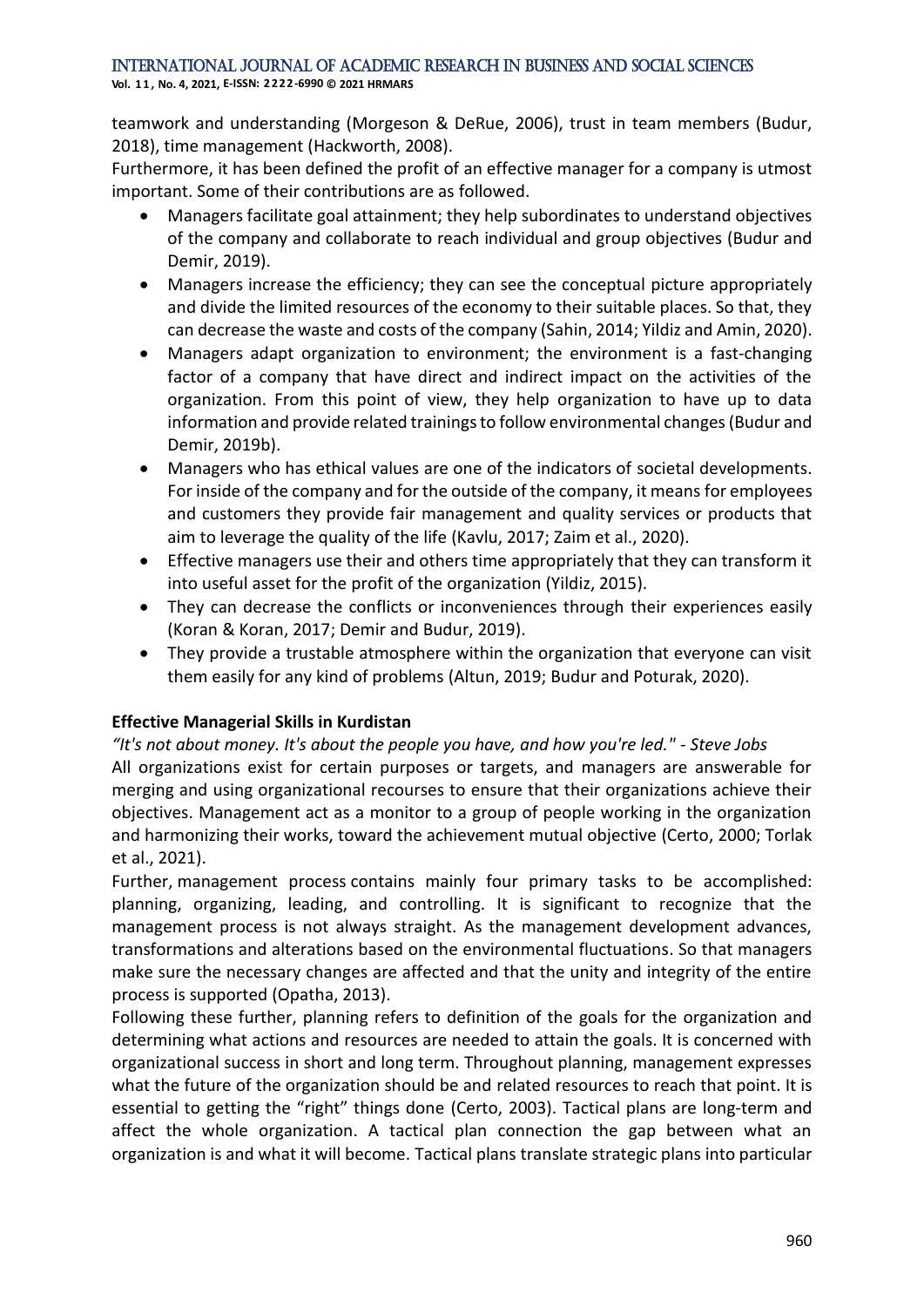**Vol. 1 1 , No. 4, 2021, E-ISSN: 2222-6990 © 2021 HRMARS**

actions that need to be implemented by subdivisions throughout the organization (Certo & Peter, 1993).

Once plans are created, decisions must be generated to find best implementations of the plans. The plans that are created should be adaptable and flexible. The organizing function engages choosing how the organization will be regulated (by departments, carrier teams, job responsibilities, etc.). Hence, organizing involves allocating authority and responsibility to numerous departments, distributing resources across the organization, and defining how the activities of groups and characters will be synchronized (Certo, 2018).

Approximately everything that is accomplished in an organization is completed by individuals. The best planning and organizing will not be effective if the people in the organization are not whole-hearted to support the plan. It can be defined as, guiding the activities of organization members in appropriate directions. Leaders use knowledge, personality, and charisma to produce passion and motivate effort to achieve targets (Certo & Peter, 1993). Managers must also lead by interconnecting goals throughout the organization, by constructing commitment to a mutual concept, by building distributed ethics and culture, and by inspiring high routine. Managers can use the power of reward and punishment to make individuals encouragement plans and goals. Leaders stimulate people to support plans, creating faith and commitment (Certo, 2018). Leadership and management abilities are not identical, although they can materialize in the most effective people. Accordingly, ultimate purpose of leading is to increase the productivity.

Detecting and responding to what essentially happens is termed controlling. Controlling is the process of observing activities, evaluating performance, associating results to objectives, and making modifications and improvements when needed, process of collecting data, providing reward and punishment. This is frequently labelled as a feedback ring, as shown in the illustration of a product strategy feedback ring. It is a repeating process, means that is not for onetime to be used (Opatha, 2013).

Following the management functions, administrative members required to have some certain skills or abilities to carry out the process of reaching organizational goals by working with and through people and other organizational resources. Management skills can be almost anything that enables one to manage others effectively.

Human skills the ability to work with, understand and motivate others, build the cooperation within the team being led. This ability requires to work with attitudes and behaviors to effective communication, whereas individual and group interest important at all three management levels, which are top management, middle lever management and first-line management. Managers who can motivate their workforce are true property to their business. This type of interface not only increases productivity and employee fulfillment, but it sets a good example as well (Pant & Baroudi, 2008).

Technical skills refer to ability to use relevant tools and techniques, specialized knowledge, and skills. Mostly related to working with "thing" process or physical object. Technical skills are more significant for low-level managers than for those at the top of the responsibility line. Many companies encourage their managers to have superficial knowledge about the stuff that the departments use to understand the needs of the functional resources (Anastakis et al., 1999).

Conceptual skill involves the understanding of an organization as whole. The mental ability to analyze and diagnose complex situations. It's hard to get the big picture when supervisors have a narrow perception. So that effective managers are deeply involved in the interpersonal relationships like working in a series of opera concerts. It's significant for managers to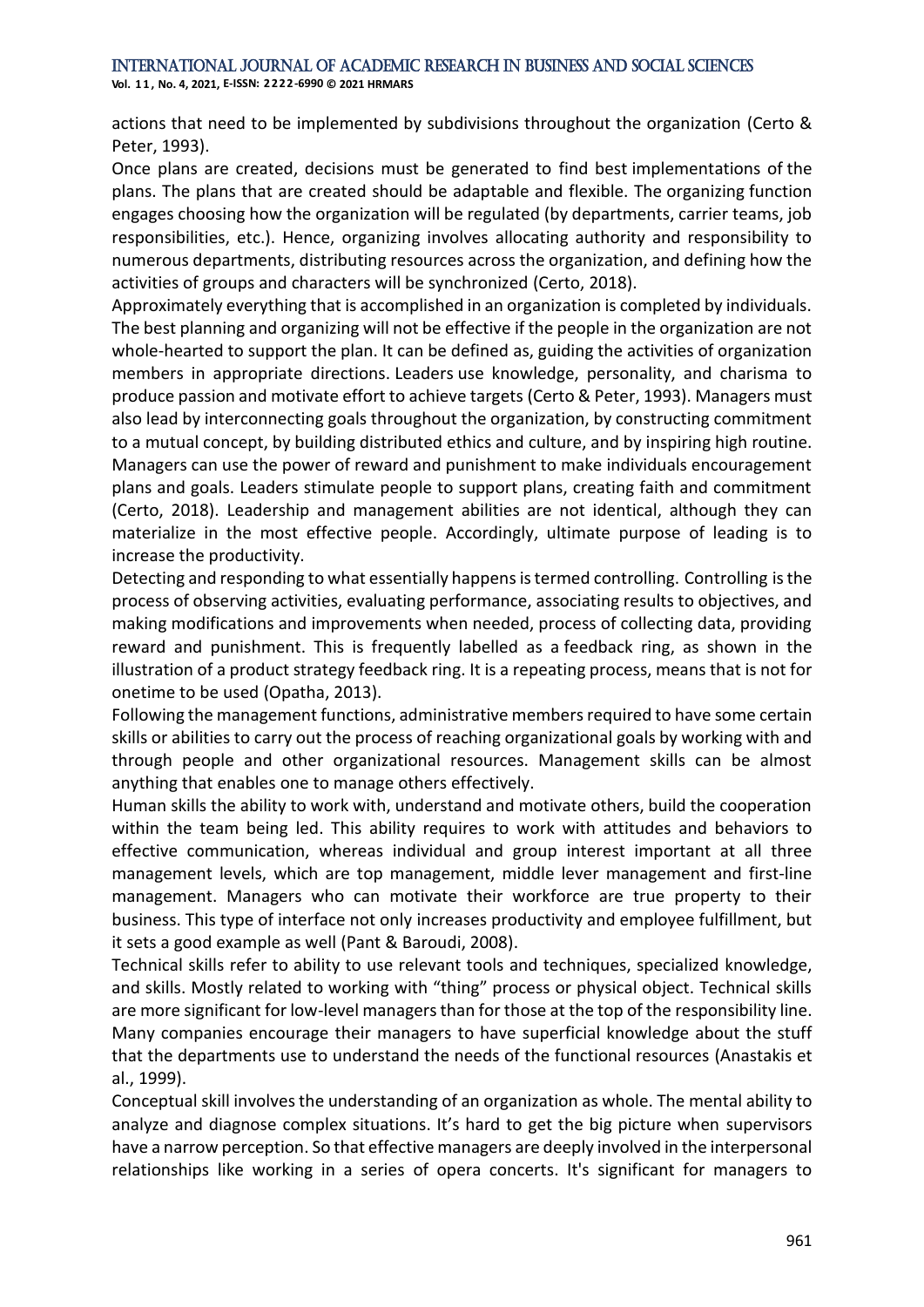International Journal of Academic Research in Business and Social Sciences **Vol. 1 1 , No. 4, 2021, E-ISSN: 2222-6990 © 2021 HRMARS**

understand the work of the company and to navigate interpersonal interaction cleverly (Moore & Rudd, 2005).

#### **Conclusion**

Based on these explanations and definitions about the managerial functions and capabilities, current study aimed to understand and evaluate the perception of the Kurdish managers in the Sulaymaniyah city. Accordingly, it has been a face to face interview programmed and the managers of various companies have been visited. During the interviews, we have asked several questions based on the managerial roles and capabilities. In conclusion, ten companies have been visited and related managers have been interviewed. As a result, it has been observed that residential managers give the most importance on "Creating an innovative culture" in the organization. Secondly, they have noted that "time management" has vitally important role in the managers daily activities. Thirdly, administrative of the companies perceive that "effective communication" has positive impact on their success. And lastly, "decision making" another important capability of the managers to reach objectives.

### **Contribution of the Study**

According to the results of the study, residential manager gives more importance on establishing an innovative culture in the organization. Secondly, they want to use their time effectively to reach organizational goals. In this respect, if they receive suitable trainings and provide such kinds of trainings to their staff, it can have significant impact on their success. Further, managers in the region should have active HR departments to provide further training programs based on the requirements of the market.

### **Future Research and Limitations**

Study aimed to investigate important managerial roles in the Kurdistan Region of Iraq. However, the research was limited with the Kurdish companies. Other drawbacks of the study were time that managers do not have enough time for increasing the number of the studies and having more practical information. Lastly, future studies should prepare some similar questions for a greater number of firms to reach more reliable results.

### **References**

- Ali, S. H., & Yildiz, Y. (2020). Leadership effects on CSR employee, media, customer, and NGOs. Manag Econ Res J, 6(2020), 12354.
- Altun, M. (2017). The effects of teacher commitment on student achievement. International Journal of Social Sciences & Educational Studies, 3(3), 51.
- Altun, M. (2019). An Underestimated Tool: Body Language in Classroom during Teaching and Learning. International Journal of Social Sciences & Educational Studies, 6(1), 155.
- Anastakis, D. J., Regehr, G., Reznick, R. K., Cusimano, M., Murnaghan, J., Brown, M., & Hutchison, C. (1999). Assessment of technical skills transfer from the bench training model to the human model. The American journal of surgery, 177(2), 167-170.
- Budur, T. (2018). The impact of Al-Ghazali's virtues on organizational commitment and performance: A case Study at private education institutions in Kurdistan Region of Iraq. Icabep, Erbil-Iraq, 2, p21.
- Budur, T., & Demir, A. (2019). Leadership effects on employee perception about CSR in Kurdistan Region of Iraq. International Journal of Social Sciences & Educational Studies, 6(1). 142-154.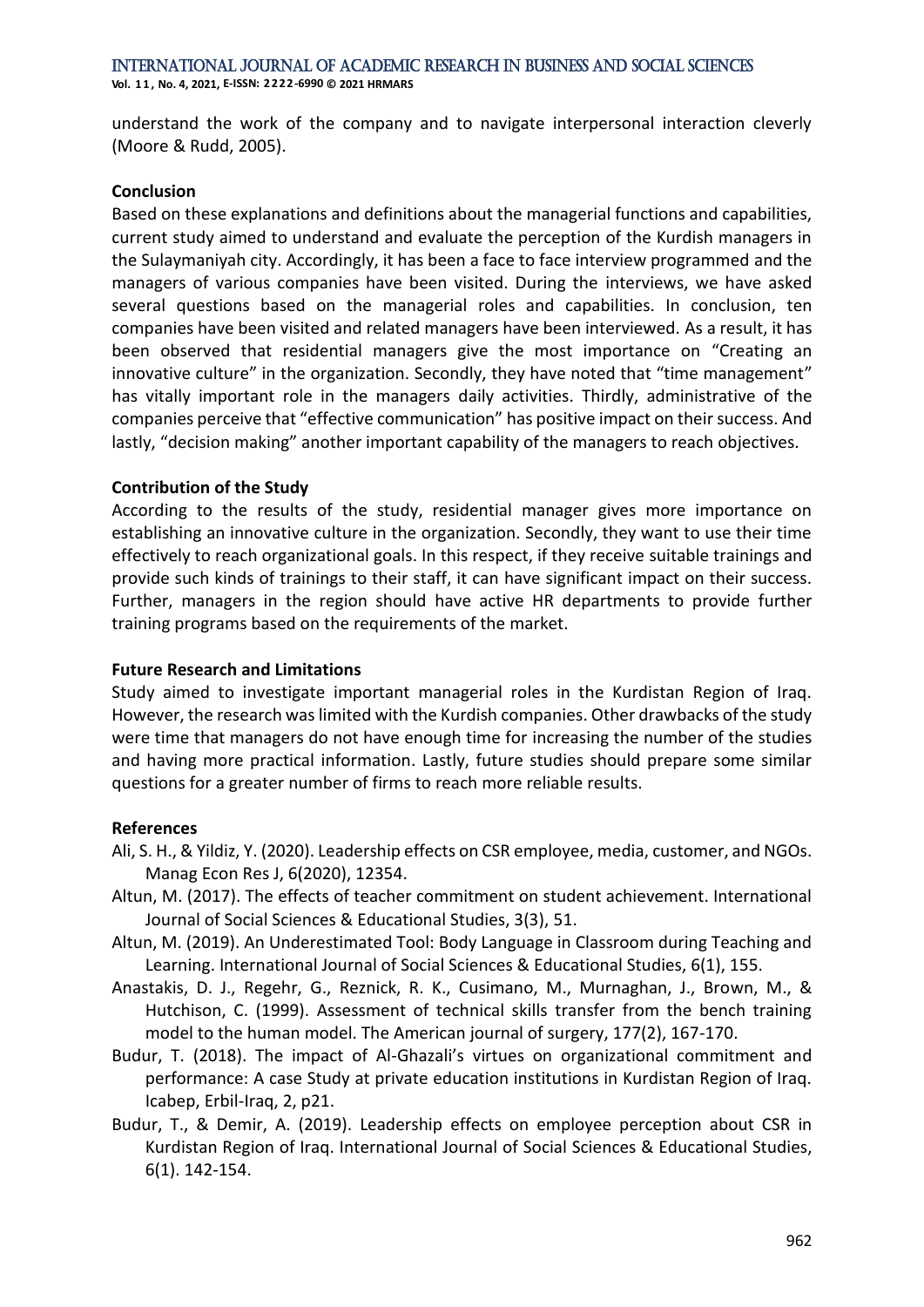**Vol. 1 1 , No. 4, 2021, E-ISSN: 2222-6990 © 2021 HRMARS**

- Budur, T., & Poturak, M. (2020). Transformational leadership and its impact on customer satisfaction. Measuring mediating effects of organisational citizenship behaviours. *Middle East Journal of Management*, *8*(1), 67-91.
- Budur, T., & Poturak, M. (2021). Employee Performance and Customer Loyalty: Mediation effect of Customer Satisfaction. Middle East Journal of Management.
- Budur, T., & Poturak, M., (2020). Transformational Leadership and its Impact on Customer Satisfaction. Measuring Mediating Effects of Organizational Citizenship Behaviors. *Middle East Journal of Management.*
- Budur, T. (2020). Impact of Transformational Leadership on Customer Satisfaction: Mediating effects of Employee Performance and Organizational Citizenship Behaviors. (Unpublished doctoral dissertation). International Burch University.
- Celik, B., & Yildiz, Y. (2017). Commitment to the teaching profession. International Journal of Social Sciences & Educational Studies, 4(2), 93-97.
- Certo, F. (2018). Technological innovations in multimodal management of glioblastoma: from nano-drugs to imaging guided surgery and supra-maximal resection.
- Certo, S. C. (2000). Modern management: diversity, quality, ethics & the global environment.
- Certo, S. C. (2003). Modern management: adding digital focus. Prentice Hall.
- Certo, S. C., & Peter, J. P. (1993). Strategic management: A focus on process. McGraw-Hill/Irwin.
- Daft, R. L. (2013). *Management*. Cengage Learning.
- Demir A, Shawkat S, Majeed BN, Budur T. (2019). Fuzzy AHP and VIKOR to select best location for bank investment: case study in Kurdistan Region of Iraq. In Effective Investments on Capital Markets, Tarczyn'sk W, Nermend K (eds). Springer: Cham; 485-510.
- Demir, A., & Budur, T. (2019). Roles of leadership styles in corporate social responsibility to non-governmental organizations (NGOs). International Journal of Social Sciences & Educational Studies, 5(4), 174-183.
- Demir, A., & Bulut, I. (2018). A New Model for Respected Meetings. *Procedia Computer Science*, *126*, 1637-1655.
- Demir, A., Budur, T., & Heshmati, A. (2020). Antecedents of trust, corporate image, and switching costs: A case in telecommunication services in Kurdistan Region of Iraq. International Journal of Mobile Communications.
- Demir, A., Budur, T., Hiwa, M., & Heshmati, A. (2021). Links between Knowledge Management and Organizational Sustainability: Does the ISO 9001 certification have an effect? Knowledge Management Research & Practice (TKMR), Doi: 10.1080/14778238.2020.1860663
- Hackworth, T. (2008). Time management for the nurse leader. Nursing2019 Critical Care, 3(2), 10-11.
- Kavlu, A. (2017). Implementation of Project-Based Learning (PBL) in EFL (English as a Foreign Language) classrooms in Fezalar Educational Institutions (Iraq). In *5th International Research Conference on Education, May 1-2, Tbilisi, Georgia*.
- Koran, S., & Koran, E. (2017). Principals' Leadership Styles and Strategies Employed to Motivate Teachers in Ronaki Hawler Educational Institutions, Erbil, Iraq. International Journal of Social Sciences & Educational Studies, 4(3), 146-159.
- Mohammed, S. S., Suleyman, C., & Taylan, B. (2020). Burnout Determinants and Consequences Among University Lecturers. Amazonia Investiga, 9(27), 13-24.
- Moore, L. L., & Rudd, R. D. (2005). Extension leaders' self-evaluation of leadership skill areas. Journal of Agricultural Education, 46(1), 68-78.